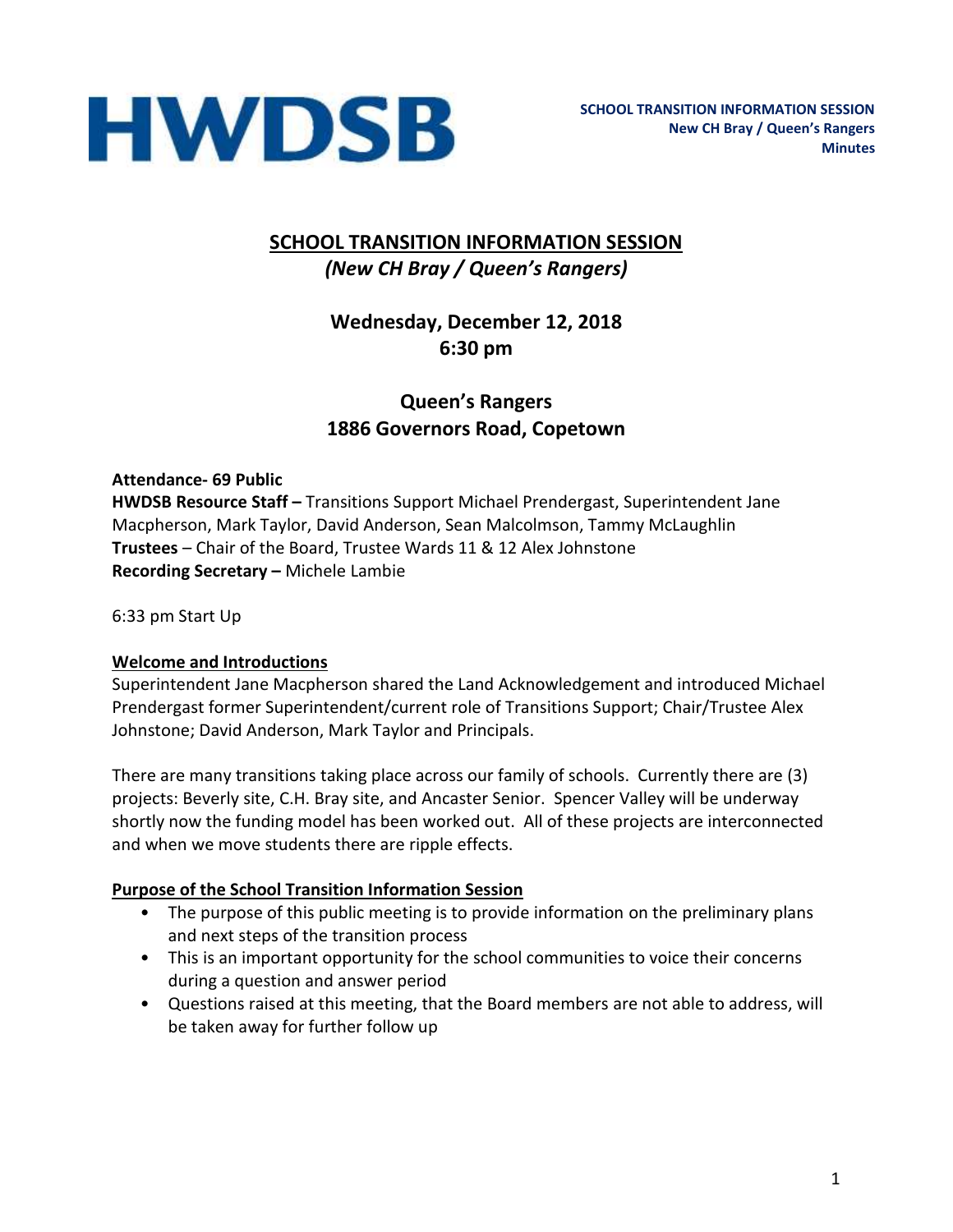#### **Board Decision**

- As part of the Ancaster Accommodation Review, the Board of Trustees approved the closure of Fessenden, Queen's Rangers, pending Ministry of Education funding for (2) new JK-8 elementary schools on the CH Bray and Rousseau sites, as well as an addition at Ancaster Senior
- In March 2015 and March 2018, the Board received total Ministry of Education funding of \$14.4 million for a 511 pupil place, **K-8 elementary school on the Beverly Community Centre site**. Construction has started on this school and completion is expected in the 2019-20 school year
- In addition, in March of this year, HWDSB received Ministry of Education funding for a new \$12.25 million, 495 pupil place, **K-8 elementary school on the current C.H. Bray site**. The new school construction is currently awaiting Site Plan Approval. Once Site Plan Approval is received, the school will be tendered with the intention of starting construction in the summer of 2019. Construction of an elementary school usually takes 12-16 months

#### **Transitions – Slide Presentation**

- Michael Prendergast presented slides that reviewed: School Renewal process; Ancaster Transition Map; Projected enrollments; Site plans; Construction/facility highlights; and Overview of Project phases.
- As part of the transition plan, Queen's Rangers will close in June 2019
- In order for construction to begin, C.H. Bray will close at the end of June 2019
- The new schools to be built on the C.H. Bray site and the Beverly Community Centre site will be named in 2018-19 in accordance with the HWDSB Naming Policy and the majority of Queen's Rangers will be members of one of these school communities
- The slides presented tonight will be posted on the Board website: http://www.hwdsb.on.ca/blog/upcoming-school-transitions/

#### **Transition Maps -** *Queen's Rangers students*

The presentation includes an Ancaster Transition map that shows the new school boundaries and the co-ordination of school closure and consolidation planned for Ancaster over the months/years ahead. As can be seen in the map, **current Queen's Rangers students are in Zones 1, 2 and 3**

• **Zone 1** students who live on, and north, of Powerline Road West **will attend the new school on the Beverly Community Centre** site when it is complete. Starting in September 2019, these students in **Zone 1 will temporarily attend Dr. J. Seaton** until the new school opens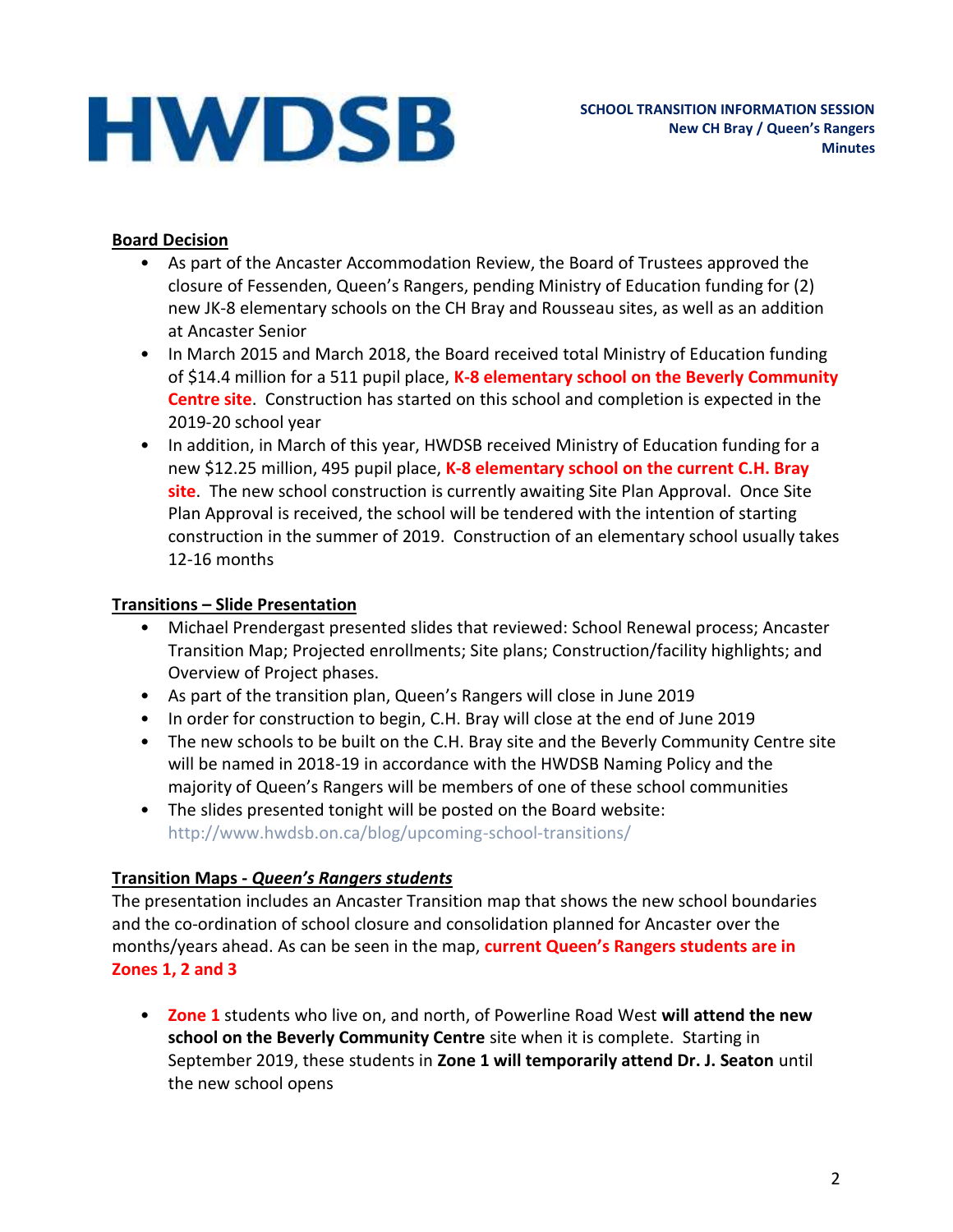- **Zone 3** students who live south of Powerline Road West will attend the **new school on the CH Bray site** when it is complete. Starting in September 2019, these students in Zone 2 will be temporarily accommodated as follows:
	- **- K-Grade 6**: at the current Queen's Rangers site
	- **- Grades 7-8**: at the new school on the Ancaster Senior site
- **Zone 2** students will attend the new **school on the Greensville site** when it is complete. During the construction period, these students will have the *option* of **joining the Zone 3 students** *or* **attending Spencer Valley**

#### **Transition Maps** *– C.H. Bray students*

As can be seen in the map, **current C.H. Bray students are located in Zone 4** and will be accommodated in the new school on the C.H. Bray site.

- During the construction period, the new school students **Zones 3 and 4** will be temporarily accommodated as follows:
	- **- K-Grade 6**: at the current Queen's Rangers site
	- **- Grades 7-8**: at the new school on the Ancaster Senior site

#### **School Renewal**

- Process: Ministry funding design, receive regulatory approvals and permits, tendered within budget (Time period: can take up to 18 months)
- Construction (Time period: 12-16 months)
- Ministry does not always approve all proposals
- In most cases, building a new school requires moving students to another location, short term solutions are needed
- Board is always looking for ways to minimize transitions for students and acknowledges short term relocations are necessary and will work with their communities

#### **School Transition Committees**

- Parents and community input is essential and this is achieved through the creation of the Transition Committee, beginning in January 2019
- The purpose of this Transition Committee is to formulate a plan at the school level to ease transitions

#### **Projected Enrollments**

• The Queen's Rangers site for 2019-2020, will have 332 students on site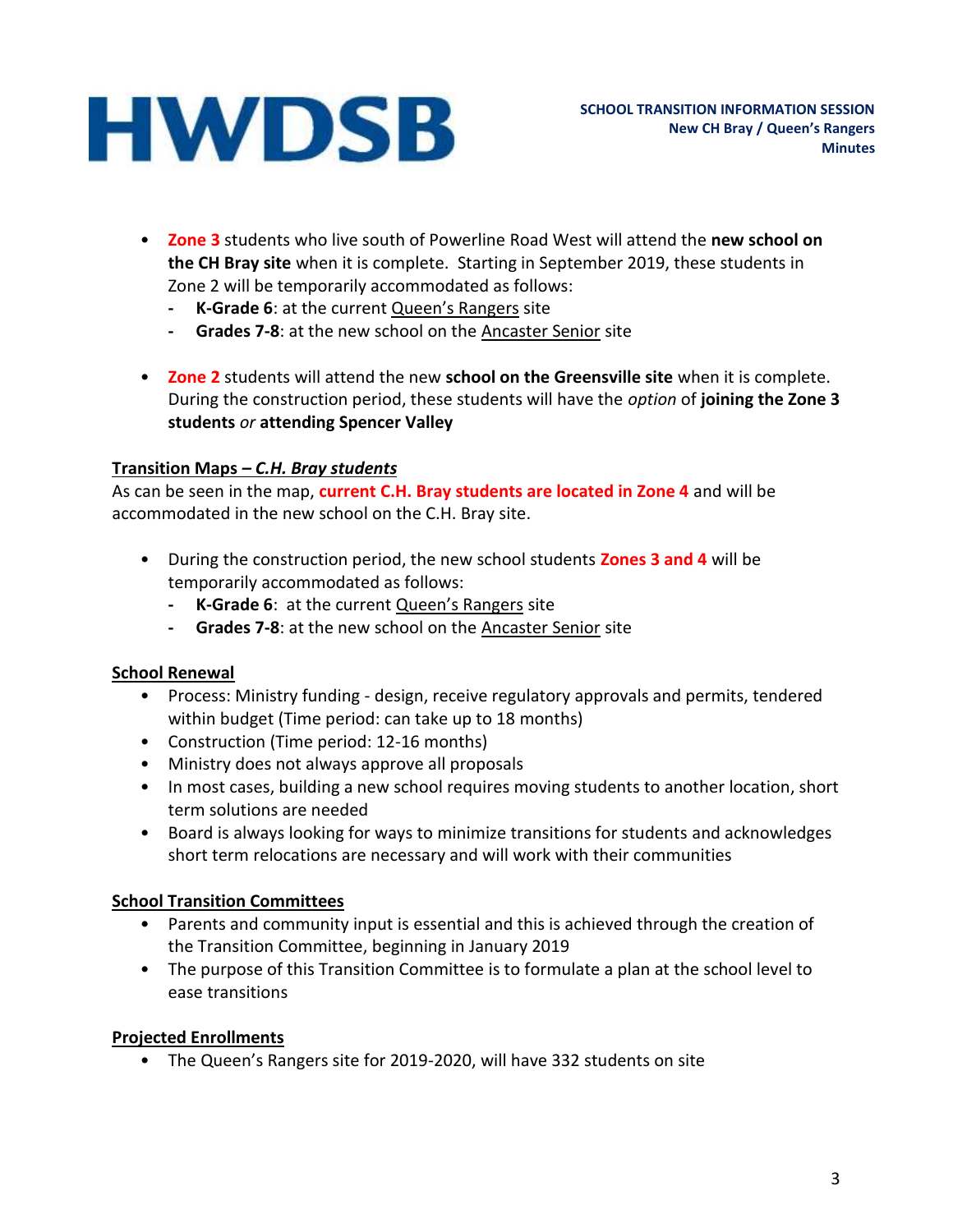#### **Question & Answer**

#### **Q1. Can we all fit on the Queen's Rangers site?**

A1. Yes as 3 or 4 portables are required, use of office, library and computer lab as classrooms.

#### **Q2. Will the septic system be overtaxed?**

A2. No. We are not adding any fixtures to the system and have low flow efficient fixtures which significantly reduces the load on the system.

#### **Q3. Are there enough washrooms?**

A3. Yes. We are within the building code for fixture counts

#### **Q4. Water concerns: well water has high level sodium and has been an existing concern for the last (3) years; the use of water bottles for students is bad for our environment.**

A4. Queen's Rangers Principal Tammy McLaughlin confirmed that students are currently not on bottled water. However, water will continued to be monitored, as the Board follows the regulations for high sodium levels.

#### **Q5. C.H. Bray parents are concerned for their children's bussing.**

A5. There are no other viable options to accommodate C.H. Bray students during construction in Ancaster. They must vacate the school; the surrounding schools do not have space for additional students.

#### **Q6. What will transportation look like during this transition period?**

A6. Scheduling of buses will be determined in February 2019. However, it is important to note that Transportation is currently under critical review, investigating ways to maximize the buses/drivers, to minimize the strains that the provincial driver shortage is having upon our families and schools. Consequently, the Board and HWSTS are examining Bell Times across the Board, as it is a key factor that directly impacts bus pickup/drop off, in order to avoid duplication and reduce student ride times. Also, hoping for more provincial solutions and sharing of buses with other Boards.

#### **Q7. Why are the Transition being rushed, why not wait until we have all the site plan approvals and the tenders awarded,? Before moving students and demolishing schools, and working on a plan of what the Board "anticipates"?**

A7. This may result in a mid-semester closure and transition of students from C.H. Bray to Queen's Rangers; and Queen's Rangers to Dr. John Seaton. It is easier to plan a transition and commence at the start or mid-point of a school year. Furthermore, once we get site approval we want to start as soon as possible because of the funding formula that grants only so much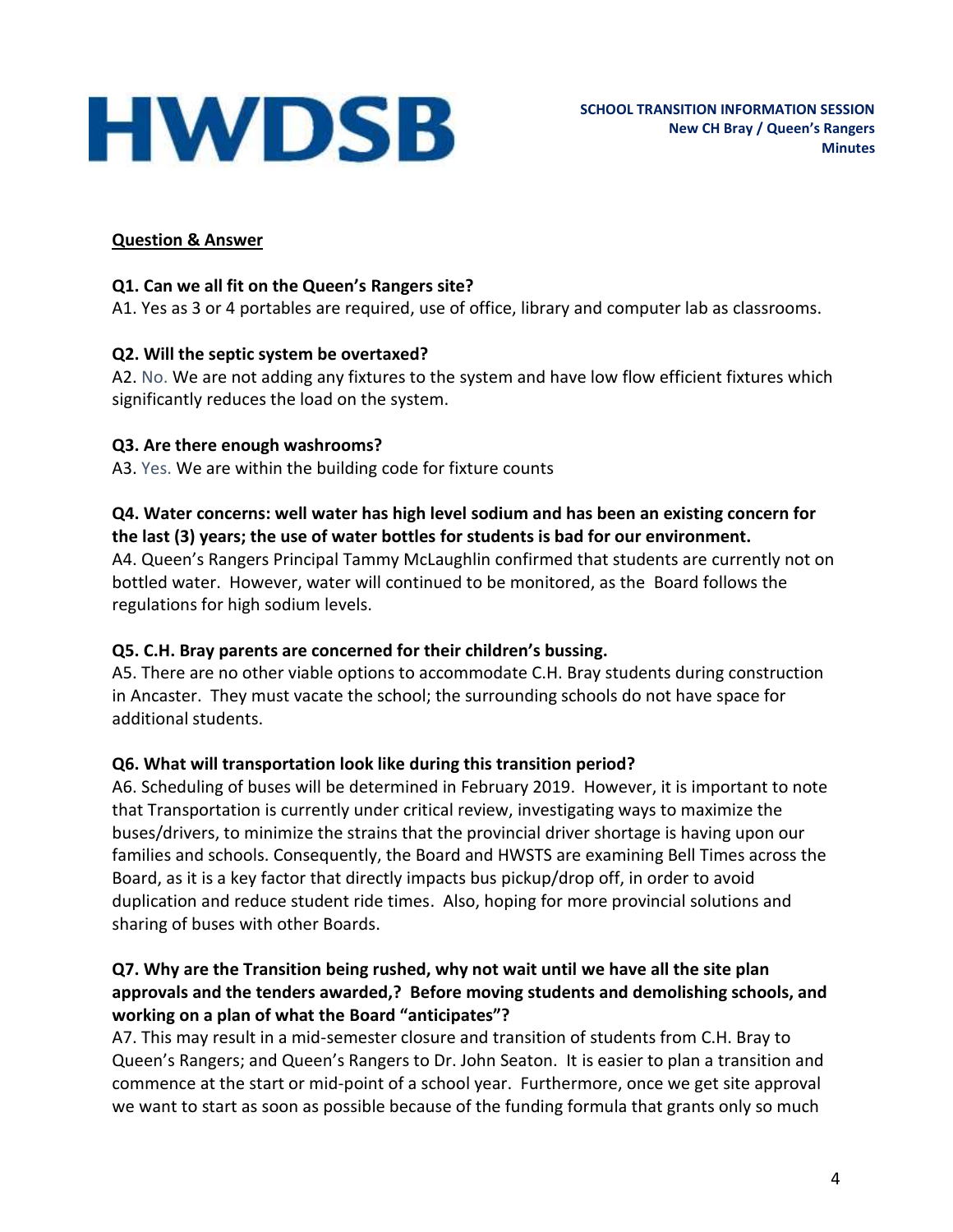time to spend it and therefore we must be ready to start the process immediately. Alex Johnstone said the Board of Trustees will provide an update in February 2019.

#### **Q8. Prior to the Transition, will there be an opportunity for students to visit their temporary school?**

A8. Yes, this will be an essential role of the Transition Committee, to create opportunities such as Open Houses to make students feel welcome and alleviate concerns of transferring to another building. Transition Committees are an integral piece during the process of schools coming together, by planning activities that include both communities.

#### **Q9. Has the C.H. Bray site been approved?**

A9. Senior Manager of Facilities, David Anderson said that site approvals are dependent upon Environment and Climate Change. There was a wildlife issue that delayed the process, however we received approval March 2018 and submitted the site plan through the City of Hamilton in July 2018, which typically is a year wait. Facilities met on December 7, 2018 to advance our timeline and hope to get full approval by February 2019. The intent will be to tender in the Spring to start construction as soon as possible.

#### **Q10. What happens if the new school on the Beverly site is not ready as planned?**

A10. Dr. J. Seaton has lots of space if construction is delayed, and therefore can house students for a longer period of time. Queen's Rangers will have 3-4 portables as a backup plan.

## **Q11. What grades will be using the portables?**

A11. This is a school based decision, however predominately grades 3-6 are in the portables. Considerations for easy accessibility to washrooms for younger students is the reason their classrooms remain in the school building. This will be part of the school organization process.

#### **Q12. Parents are concerned that the computer labs are being used for classrooms during the transition stage.**

A12. Currently the focus is on iPads, and therefore the Ministry does not support computer labs but rather portable technology in classrooms.

#### **Q13. Parents are concerned about the private daycares, such as Little Gems where students are dropped off by the bus there, will this practice continue?**

A13. At this point, Michael Prendergast does not foresee a change, however as this is an important concern for both parents and the daycare this will be a *'take-away' for further information item.*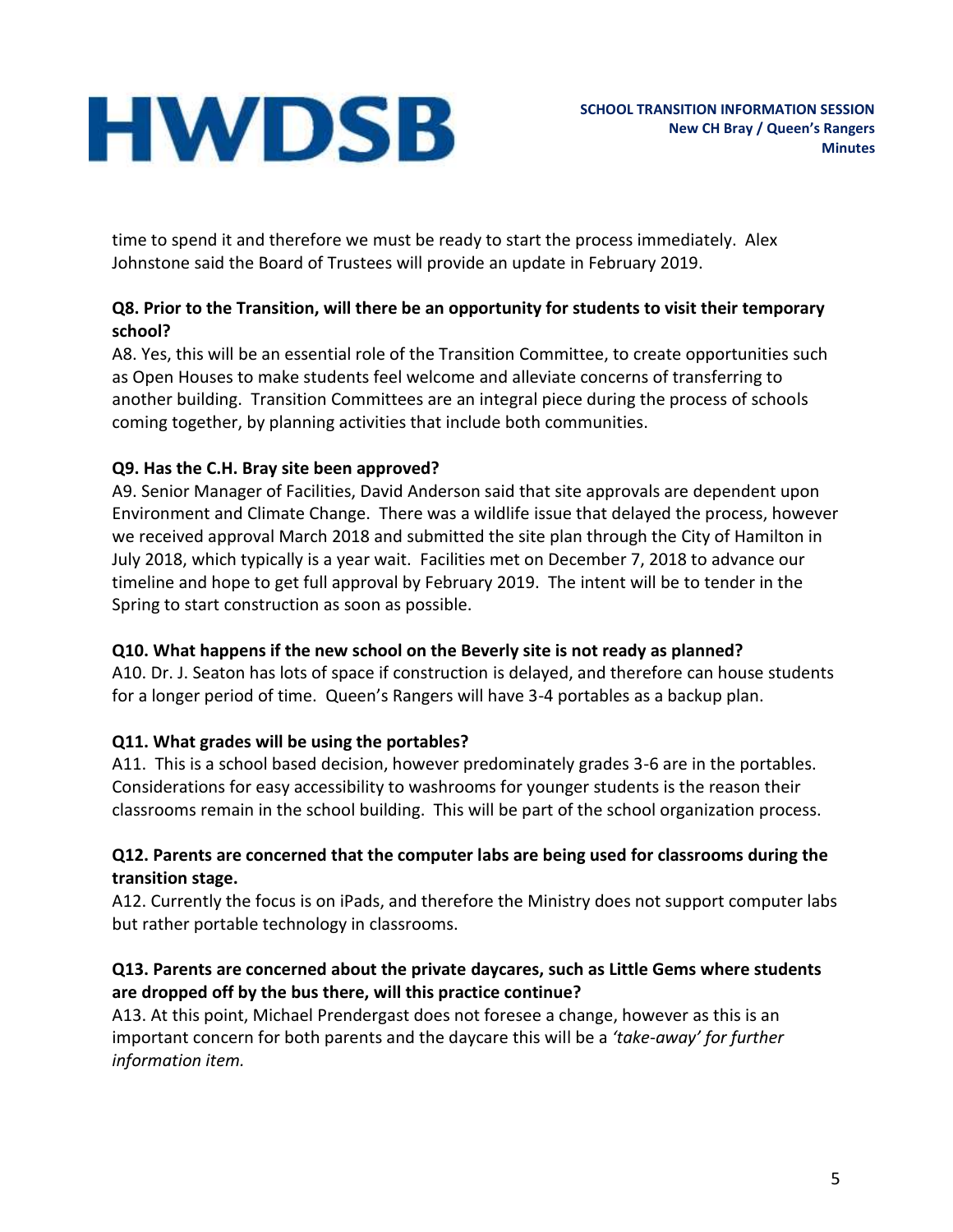#### **Q14. For C.H. Bray students who attend Ancaster Senior for grade 7, if the new school opens in Grade 8, will they have the option to stay at Ancaster Senior?**

A14. Yes, they will have the option to attend Grade 8 at Ancaster Senior or go to the new site.

#### **Q15. With C.H. Bray and Queen's Rangers merging together, will the Bell Times continue on the Queen's Ranger's schedule? When will parents be notified?**

A15. Bell times are predominately determined by Transportation. However, the school Administration will make contributions to the decision making, including recommendations from the Transition Committee. Parents will be notified of the Bell Times well in advance (mid April), being respectful of families' schedules, before/after care, as well as daycare establishments.

#### **Q16. How will the Administration be determined?**

A16. The Superintendent works with each of the Administration teams, discussing their career paths in January 2019. Principals need to be assigned to schools, prior to the staffing process, as this will impact teachers' decision making on their school choices. Most likely, parents will be notified of the Administration team by March Break.

#### **Q17. Will there be Before/After care?**

A17. Yes, Before/After care, and the Board will work with our community partners to ensure there is enough space.

#### **Q18. C.H. Bray parents concerned when they will know the Bus schedule prior to the traditional notification in August, as it will impact making arrangement with their daycare provider.**

A18. Understanding that this is a concern for parents to schedule their children's daycare, the Superintendent will request for earlier notification from Transportation, this will be a *'takeaway' for further information item.*

#### **Q19. How will the Board manage the traffic in regards to the increased number of parents who will be driving their children to and from school?**

A19. There will be a review of the parking lot on where buses will be picking up and dropping off students, in relation to the increased parent traffic to ensure safety. Furthermore, this will be managed in co-ordination with the City, by-law officers, Facility department, school Administration and staff, with recommendations from the Transition Committee for planning strategies to assist with the flow of buses and traffic for student safety.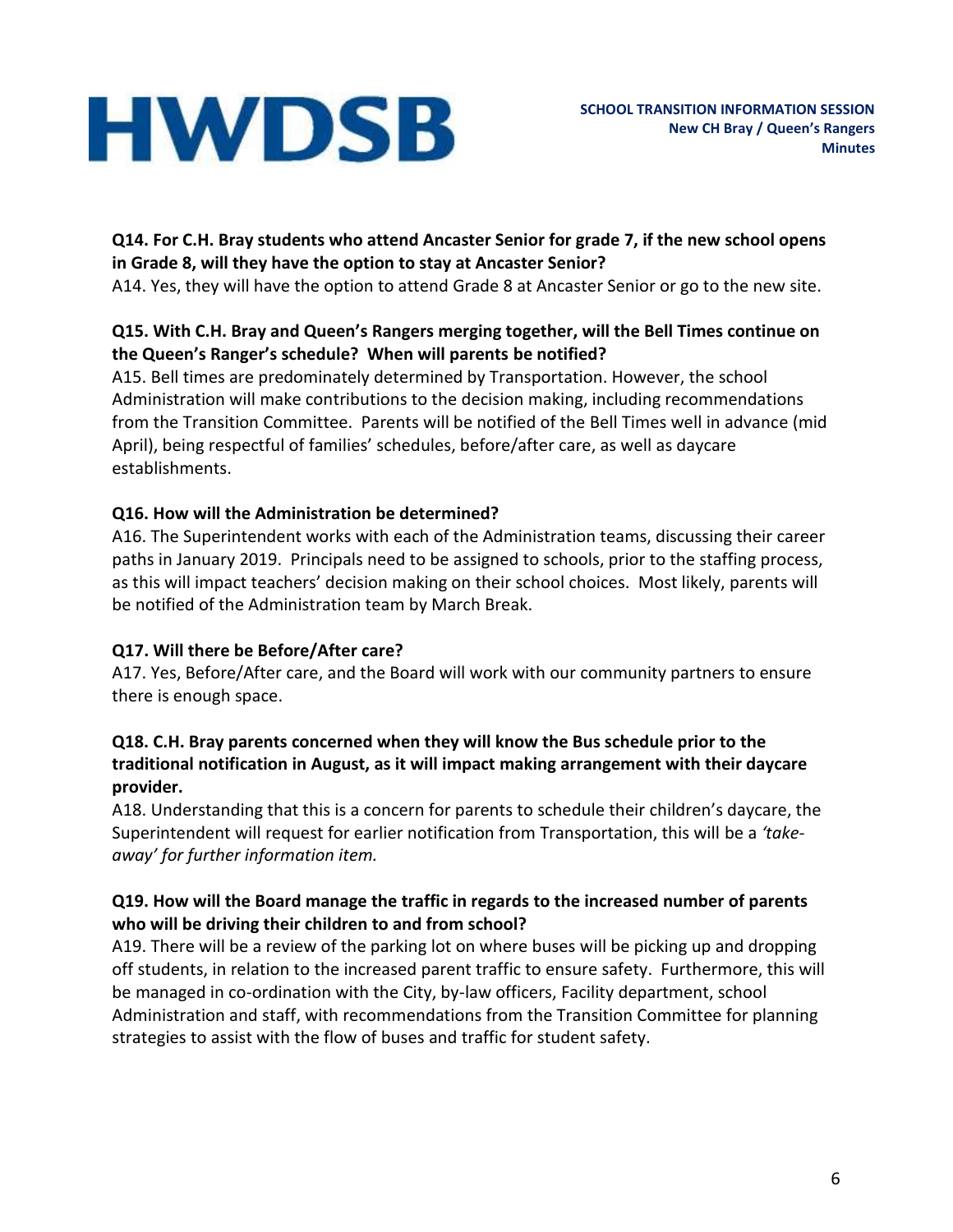#### **Q20. Will there be many split classes?**

A20. This is a school based decision, and therefore the initial step is to have the Principal established before this can be determined. The advantage of split classes, is that it provides some flexibility when loading classes, to avoid re-organization later in the fall, while adhering to the Ministry's cap restrictions.

### **Q21. With the two schools merging, how will staffing be determined? When will parents be informed?**

A21. Once the Administrator has been established, the Principal will the take the lead role in building a staffing model that will be reflected in the new school, as essentially the staff at the transition school will be the model used in the new school. Parents will be informed of the staffing by June.

#### **Q22. Where will the portables be placed?**

A22. The Facilities department will work with school Administration before locations are finalized, with determining factors being optimal visibility for supervision and student safety. The Principal will review the number of students outside at a time, and will determine if rotating Nutrition Breaks is necessary. The Transition Committee will be consulted for their recommendations as well.

#### **Q23. How will do we promote a positive student experience through the transition period?**

A23. There will be opportunities created prior to the transition, such as arranging Open Houses to visit each other's schools with transportation provided, allowing students to become familiar and recognizing staff from both schools which will be beneficial in preparing children for the future school amalgamation. There are funds through the Board, dedicated to supporting students through transitioning periods.

#### **Q24. In regards to assemblies, will the Fire Code regulations at Queen's Rangers be surpassed for assemblies with the increased population?**

A24. Fire Codes will be adhered to, and may result in having staggered assemblies which is a common practice in many schools.

#### **Q25. During this transition period, will schools be open for Out-of-Catchment?**

A25. No, schools will be closed to Out-of-Catchment during the construction period.

## **Q26. How is the Transition Committee membership determined? What is the process?**

A26. School letters will go home in early January, to define the roles and required participants that comprise the Transition Committee. Members are Principals/Vice-Principals of the transitioning schools, including their teaching staff, parents, School Council Chairs, student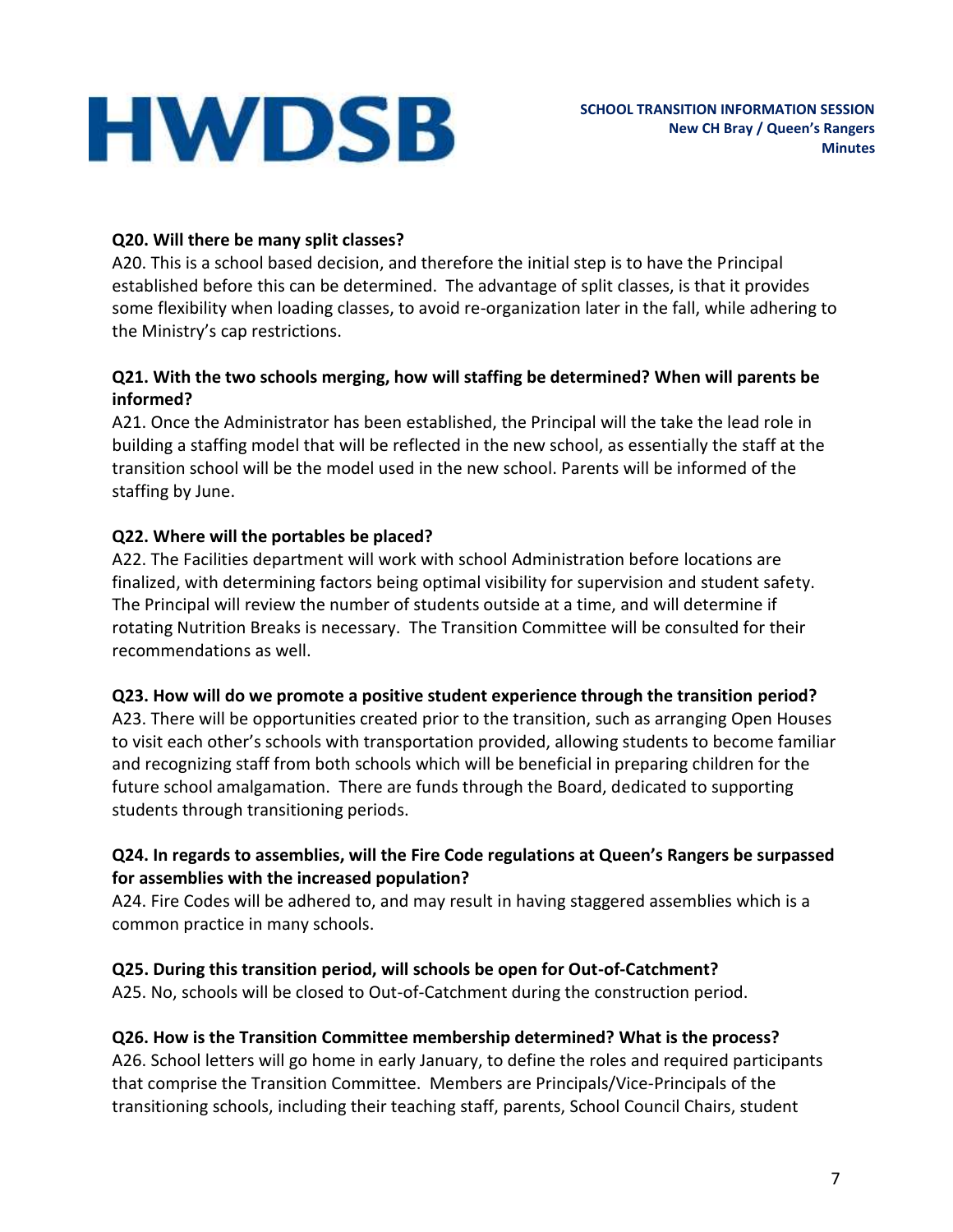reps, and the Superintendent. Although their number of members is limited, these Transition Committee meetings are open for the public to attend to lend their voice, share concerns and contribute ideas. Typically, the Committee meets on a monthly basis prior to the school transition and after.

## **Q27. Will there be any more Boundary changes?**

A27. No, there will be no changes to the Ancaster boundaries, nor will programs be moved. Boundaries have already been established through the decision of the Board of Trustees Ancaster Boundary Review process.

#### **Q.28 Some of the Queen's Rangers students who live in the Governor's Road and Binkley Road, do they have choice of where they attend?**

A.28. This affects three families and four students that reside in the new portion of Sir William Osler's boundary that attend Queen's Ranges or Ancaster Senior. The approved Board of Trustee reports states that, "Current Queen's Rangers residing in the area recommended to attend Sir William Osler to be given the choice to attend the New School on Beverly Community Centre Site or attend Sir William Osler." The few students involved in these families from Ancaster Senior fall into the approved motion from the Trustees that indicated all grade 8 graduates from Ancaster Senior in June 2018, 2019 and 2020 have the choice to attend Ancaster High with transportation.

## **Q29. What are the long term plans for vacant school property?**

A29. The Board does not have plans for this property at this time.

#### **Q30. Will there be a resource area for library materials at Queen's Rangers?**

A30. There is a process of going through the library collection to see if there are any duplicates and outdated items that will start in January 2019. In regards to a designated space, this may be a challenge, however this will be a *'take-away' for further information item.*

#### **Q31. Will there be a 'Kiss & Ride' at the new school?**

A31. It is doubtful there will be a 'Kiss & Ride'. Most likely there will be a designated parking area marked by pylons and supervised by staff, which will identify when parents have access. The Facilities Department and Transportation will develop a plan to ensure student safety. However, the Kiss & Ride question will be a *'take-away' for further information item.*

#### **Next Steps**

• The goal of the Board is to minimize the disruption to both schools by remaining open until the construction phase is complete, while seeking positive solutions so that students feel supported and safe during this transition period